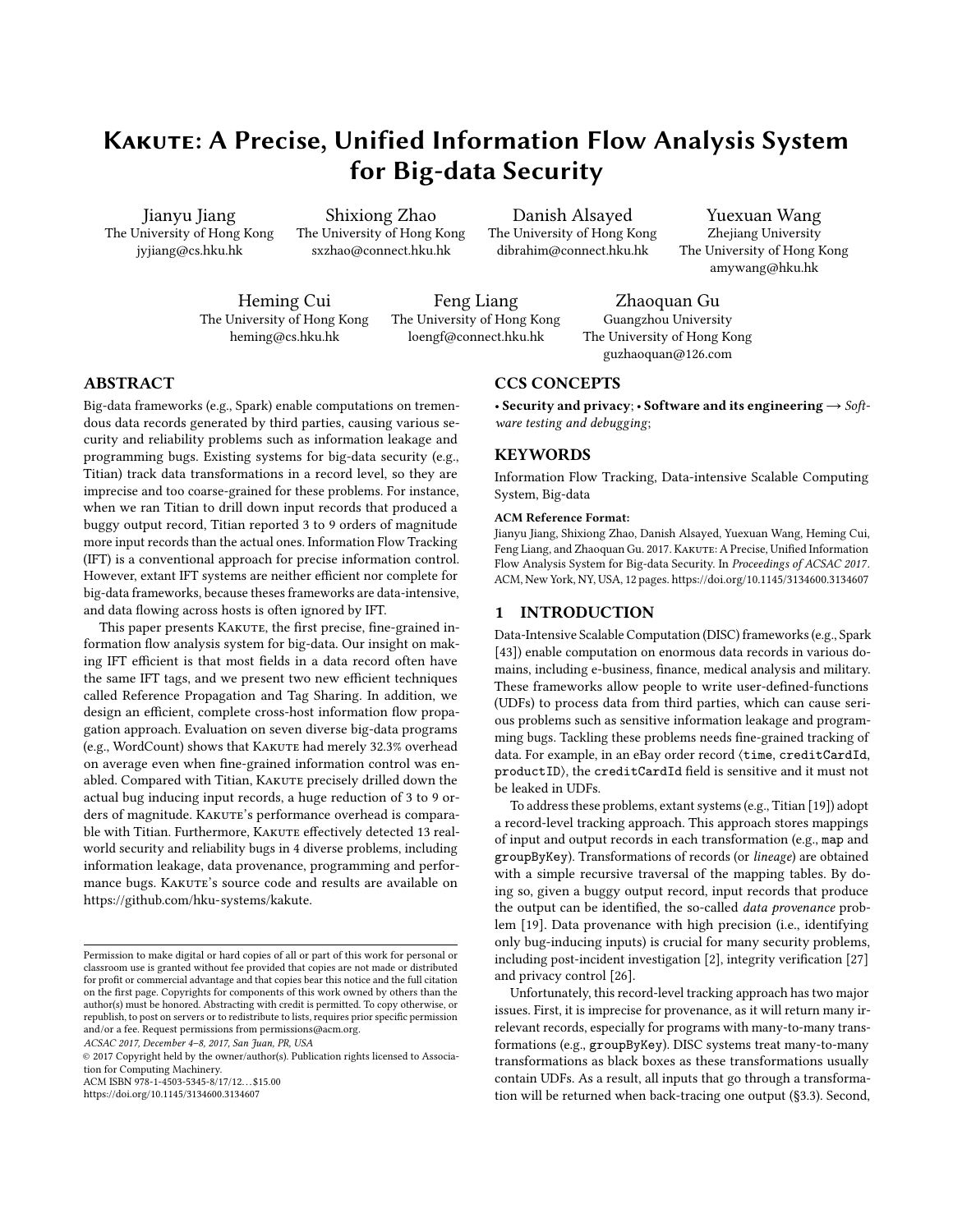record-level tracking is too coarse-grained. For example, a small portion of fields in a record may have sensitive tags, and tracing at field-level granularity is necessary for information control [\[1\]](#page-10-0).

Conventionally, Information Flow Tracking (IFT) [\[33\]](#page-11-6) is a finegrained approach to address security and reliability problems, including preventing sensitive information leakage [\[14\]](#page-11-7), detecting SQL injections [\[41\]](#page-11-8) and debugging [\[15,](#page-11-9) [24\]](#page-11-10). Security tags are attached to variables in a program, and these tags will propagate through computations. By propagating and checking tags (e.g., checking tag in I/O functions), fine-grained information control policies are enforced. DyTan [\[9\]](#page-11-11) shows that IFT can be used to build a unified framework for various security problems. Moreover, various IFT systems have been built for mobile apps [\[14,](#page-11-7) [40\]](#page-11-12), cloud services[\[35\]](#page-11-13) and server programs [\[21\]](#page-11-14).

However, no IFT system exists for big-data, and we attribute it to two major challenges. First, existing IFT systems incur high performance overhead, especially for data-intensive computations. We ran a recent IFT system Phosphor [\[3\]](#page-11-15) in Spark with a WordCount algorithm on a dataset that is merely 200MB, and observed 128X longer computation time compared with the native Spark execution ([§8.3\)](#page-8-0).

The second challenge is on the architecture of DISC frameworks. DISC frameworks usually contain shuffle procedures which redistribute data across hosts (DISC frameworks' worker nodes). However, most existing IFT systems ignore dataflows across hosts. For the few [\[35\]](#page-11-13) who support cross-host dataflows, transferring all tags in shuffles consumes excessive network bandwidth. Therefore, efficient cross-host tag propagation is crucial but missing in DISC.

This paper presents KAKUTE<sup>[1](#page-1-0)</sup>, the first precise and fine-grained information flow analysis system in DISC frameworks. Our key insight to address the IFT efficiency challenge is that multiple fields of a record often have the same tags. Leveraging this insight, we present two new techniques, Reference Propagation and Tag Sharing. Reference Propagation avoids unnecessary tag combinations by only keeping the lineage of tags in the same UDF, while Tag Sharing reduces memory usage by sharing tags among multiple fields in each record. To tackle the architecture challenge, KAKUTE completely captures dataflows in shuffles, and it efficiently reduces the amount of transferred IFT tags using Tag Sharing.

We implemented KAKUTE in Spark. We leverage Phosphor [\[3\]](#page-11-15), an efficient IFT system working in the Java byte-code level. KAKUTE instruments computations of a Spark worker process to capture dataflow inside user-defined-functions (UDFs). Dataflow information is kept in a worker process and KAKUTE propagates it to other processes while shuffling. Therefore, IFT is completely captured across hosts and processes. In this paper, DISC frameworks and KAKUTE are trusted; UDFs are untrusted and they may be malicious or buggy. KAKUTE provides different granularities of tracking with two types of tags: Integer and Object tags. Integer provides 32 distinct tags, which is suitable for detecting information leakage and performance bugs. Object provides an arbitrary number of tags, which is suitable for data provenance and programming debugging. KAKUTE provides a unified API to tackle diverse problems. Based on this unified API, we implemented 4 built-in checkers for

4 security and reliability problems: sensitive information leakage, data provenance, programming and performance bugs.

We evaluated KAKUTE on seven diverse algorithms, including three text processing algorithms WordCount [\[38\]](#page-11-16), WordGrep [\[25\]](#page-11-17) and TwitterHot [\[38\]](#page-11-16), two graph algorithms TentativeClosure [\[38\]](#page-11-16) and ConnectComponent [\[38\]](#page-11-16), and two medical analysis programs MedicalSort [\[36\]](#page-11-18) and MedicalGroup [\[36\]](#page-11-18). These algorithms cover all big-data algorithms evaluated in two related papers [\[17,](#page-11-19) [19\]](#page-11-2). We evaluated these algorithms with real-world datasets that are comparable with related systems  $[8, 17, 19]$  $[8, 17, 19]$  $[8, 17, 19]$  $[8, 17, 19]$  $[8, 17, 19]$ . We compared KAKUTE with Titian [\[19\]](#page-11-2), a popular provenance system, on precision and performance. Our evaluation shows that:

- Kakute is fast. Kakute had merely 32.3% overhead with Integer tag, suitable for production runs.
- KAKUTE is precise in data provenance. Compared with Titian [\[19\]](#page-11-2), KAKUTE drilled down the actual bug-inducing input records by using Object tags, a huge reduction of 3 to 9 orders of magnitude reduction. Meanwhile, KAKUTE had 167% performance overhead on average, comparable with Titian and suitable for testing runs.
- Kakute effectively detected 13 real-world security and reliability bugs presented in other papers [\[11,](#page-11-21) [17,](#page-11-19) [37\]](#page-11-22).

The main contribution of this paper is the first precise and unified IFT system for big-data. Other contributions include two new techniques that make IFT efficient and complete in DISC. KAKUTE can be applied to tackle a broad range of security and privacy problems in big-data (e.g., integrity verification [\[27\]](#page-11-4) and privacy-preserving data mining [\[31\]](#page-11-23)).

The remaining of the paper is organized as follows. [§2](#page-1-1) introduces the background of data-intensive scalable computing and information flow tracking. [§3](#page-2-1) gives an overview of the whole system architecture and workflow. [§4](#page-3-0) introduces dataflow tracking runtime in Каките. [§5](#page-4-0) provides detailed information of our system design. [§6](#page-5-0) introduces our system API for building applications and how we use that api to resolve 4 reliability problems. [§7](#page-6-0) gives implementation details, [§8](#page-7-0) presents our evaluation results, [§9](#page-10-1) introduces related work, and [§10](#page-10-2) concludes.

# <span id="page-1-1"></span>2 BACKGROUND

# <span id="page-1-2"></span>2.1 Data-intensive Scalable Computing

DISC frameworks (e.g., Spark [\[43\]](#page-11-1), DryadLINQ [\[42\]](#page-11-24), MapReduce [\[12\]](#page-11-25)) are popular for computations on tremendous amounts of data, to finish tasks like data analysis and machine learning. Computations are split across hosts and run in parallel, such that computation resources are efficiently used. Shuffles are frequent and sometimes are performance bottlenecks in DISC.

Many-to-many transformations (e.g., groupByKey, join and aggregateByKey) are prevalent in DISC. Each many-to-many transformation takes many input records and generates many output records. Given a buggy output record, extant data provenance system [\[8,](#page-11-20) [17,](#page-11-19) [19\]](#page-11-2) will report all input records going through this transformation, including many irrelevant input records that generate other output records.

To avoid excessive computation, many DISC systems adopt the lazy transformation approach. [\[34,](#page-11-26) [42,](#page-11-24) [43\]](#page-11-1). Spark uses lazy transformations (e.g., map) for efficiency, and calls to these transformations

<span id="page-1-0"></span><sup>1</sup>Kakute is a precise, multi-purpose weapon used by Ninja.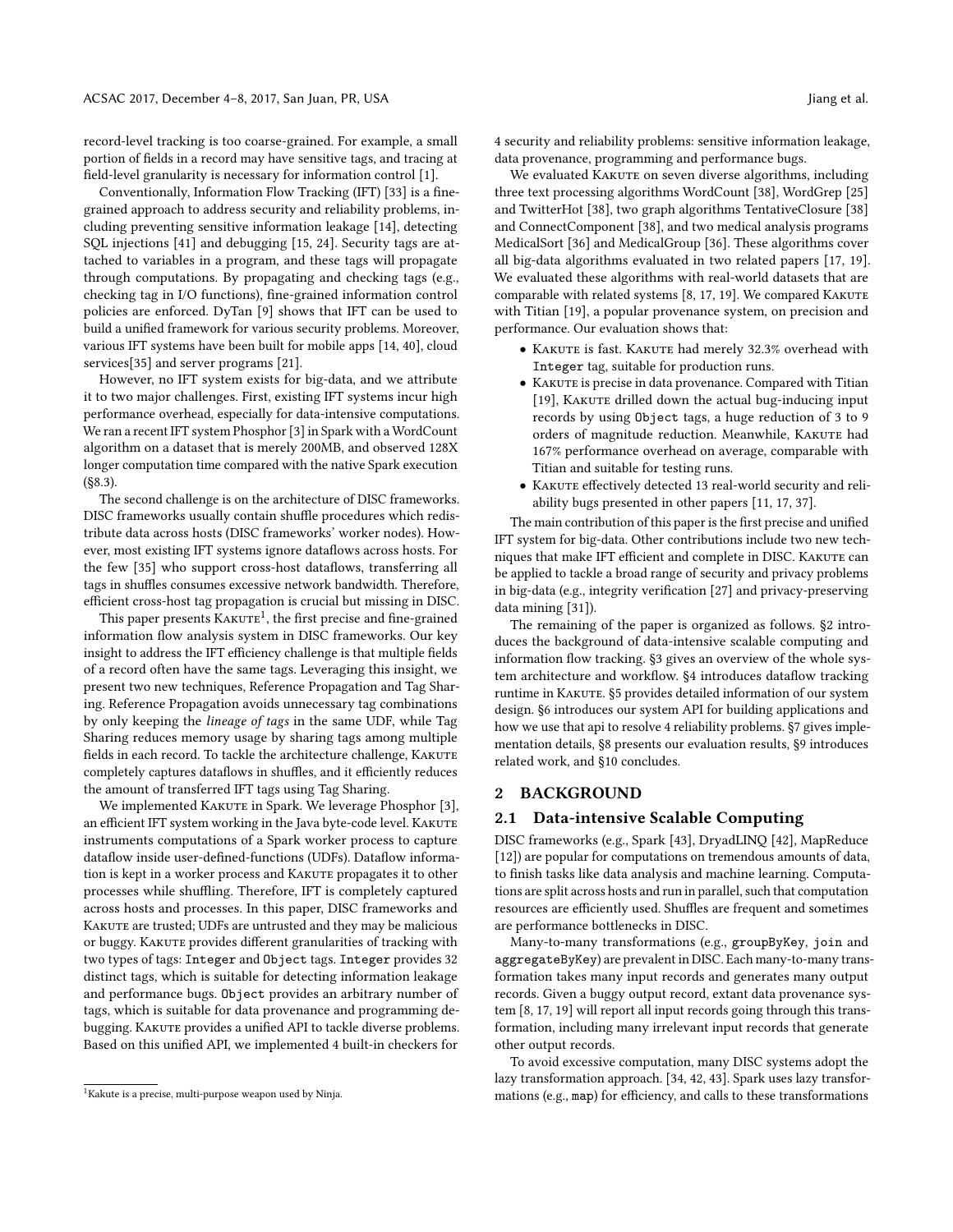<span id="page-2-2"></span>

Figure 1: KAKUTE Architecture.

only create a new data structure called RDD with lineage. The real transformations are only triggered when collecting operations (e.g., collect, count) are called. These collecting operations trigger transformations along lineages, where unnecessary computations are avoided. KAKUTE leverages the lazy transformation feature in DISC to present its new Reference Propagation technique ([§4.2\)](#page-3-1).

# 2.2 Information Flow Tracking

Information Flow Tracking is initially proposed for preventing sensitive information leakage [\[33\]](#page-11-6). IFT attaches a tag to a variable (or object), and this tag will propagate throughout the computation. For example, a variable-level dataflow tracking will involve combinations of tags of two variables in each instruction, using an IOR operation. Different granularities of computation may incur different levels of computation overhead. Lower level (e.g., byte-level) tracking will consume a lot of resources, as each byte of data in an IFT system has its own tags [\[21\]](#page-11-14).

Multiple research has been focusing on efficiency and applications of IFT. Shadowreplica [\[20\]](#page-11-27) proposed to make use of the multicore resources while SHIFT [\[7\]](#page-11-28) suggests accelerating dataflow tracking with hardware support. Several research [\[15,](#page-11-9) [24\]](#page-11-10) adopts IFT for providing debugging primitives to improve software reliability. IFT has been applied to various areas, such as preventing sensitive information (e.g., GPS data and contacts) leakage in cellphone [\[14,](#page-11-7) [40\]](#page-11-12), providing secure cloud services [\[35\]](#page-11-13) and server program runtime [\[21\]](#page-11-14). To the best of our knowledge, no IFT system exists for big-data.

# <span id="page-2-1"></span>3 OVERVIEW

KAKUTE currently works with Spark, and it can be integrated with other DISC frameworks [\[34,](#page-11-26) [42\]](#page-11-24) as long as these frameworks have UDFs, work with Java and adopt lazy transformation.

#### 3.1 Threat Model

We consider a data processing service with multiple parties. The hardware infrastructures, DISC frameworks and KAKUTE are trusted. An organization owns some sensitive data, and the data is trusted. The organization allows a third-party analytic to write UDFs as programs to process data. The third-party analytic may cooperate

with a malicious attacker that tries to get the sensitive information. Therefore, the programs running in the DISC frameworks are not trusted, and they may leak data through UDFs or output.

# 3.2 Architecture

Spark has a master scheduling tasks and collecting final results, and workers conducting the actual computation. KAKUTE adds 5 components in Spark to do IFT transparently, so that people who write UDFs do not need to be aware of KAKUTE.

Figure [1](#page-2-2) shows the architecture of KAKUTE with 5 key components: DataflowRuntime, InputTainter, LocalChecker, GlobalChecker and Shuffler. We leverage Phosphor ([§4.1\)](#page-3-2), a recent IFT implementation, with variable-level IFT by instrumenting Java bytecode.

In KAKUTE, input records go through InputTainter which automatically adds tags to the inputs. Throughout the whole computation procedure, tags of data will be propagated within a worker and across hosts. In each DISC transformation, KAKUTE users can decide if tags of the computation results will be sent to GlobalChecker. Finally, KAKUTE users can decide whether tags going to network and filesystem should be checked by LocalChecker. KAKUTE users implement their decisions using checkers ([§6\)](#page-5-0).

DataflowRuntime provides the basic dataflow tracking functionalities in KAKUTE. It intercepts Java ClassLoader and instruments Java bytecode to provide tag storage and propagation code. Crosshost propagation ([§4.4\)](#page-4-1) is implemented in this component.

InputTainter automatically attaches tags to the inputs of applications. InputTainter intercepts input functions (e.g., textfile in Spark), and uses the APIs provided in Table [1](#page-4-2) to automatically add tags to input records. Programmers can write their own InputTainter by specifying taint policies ([§5.2\)](#page-5-1).

LocalChecker enforces per-worker security policies (e.g., a sensitive field must not flow to an I/O function in a UDF). KAKUTE allows data providers to specify sensitive fields in data records ([§6.2\)](#page-5-2), and it allows security experts who write the LocalChecker to specify dangerous functions ([§5.3\)](#page-5-3). On a worker node, a LocalChecker intercepts each UDF with an IFT module.

GlobalChecker enforces cross-host policies (e.g., aggregating the number of suspicious I/O events among all hosts). KAKUTE allows security experts to collect reports from the LocalChecker in each host ([§5.4\)](#page-5-4).

Shuffler intercepts shuffle flows to efficiently carry IFT tags across hosts ([§4.4\)](#page-4-1).

# <span id="page-2-0"></span>3.3 Example

We consider an example used in data provenance system [\[17,](#page-11-19) [19\]](#page-11-2). Suppose a data scientist in a movie live-stream website writes a program to find out the top-5 ranked movies of each user from a user-movie rating database. The input of the program is a collection of rating records in the form of ⟨userId, movieId, rating⟩, describing a user's rating for a movie. The program first uses a groupByKey operation to group rating records for each user, then sorts records in each group to find out the top-5 rated movies. However, this data scientist is not well trained and her program crashes on the (John, MovieC, 5) output record.

Data provenance with high precision is crucial for identifying bug-inducing input records. Figure [2](#page-3-3) shows the precision of KAKUTE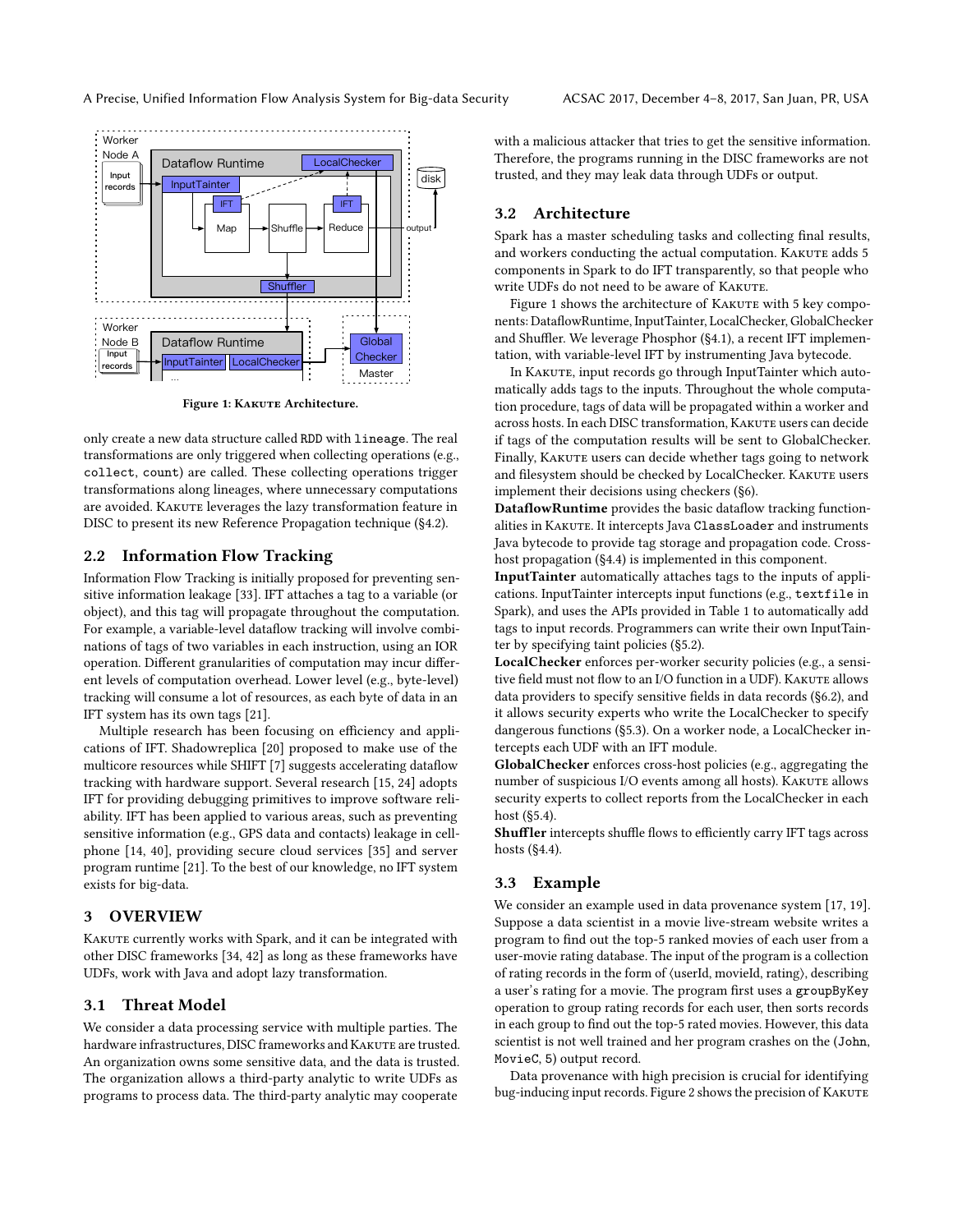<span id="page-3-3"></span>

Figure 2: Precision of KAKUTE and Titian on tracing back the (John, MovieC, 5) record. A solid rectangle represents a record. Red records are KAKUTE's back-tracing records and blue records are Titian's.

and Titian: KAKUTE drills down the only one bug-inducing input record, while Titian reports all input records going through the groupByKey transformation that produces (John, MovieC, 5). KAKUTE has much higher precision than Titian because KAKUTE assigns an input record with a unique ID "4" using Object tag, and this ID propagates through transformations. Tracing back inputs from an output record can be achieved by directly retrieving IDs in the output record with KAKUTE's API ([§5.1\)](#page-5-5).

# <span id="page-3-0"></span>4 EFFICIENT IFT

In the section, we introduce an efficient and fine-grained IFT system for DISC frameworks. We first introduce Phosphor and then present our techniques to make IFT efficient and complete in DISC frameworks.

# <span id="page-3-2"></span>4.1 Phosphor Background

Phosphor [\[3\]](#page-11-15) is a recent portable and precise IFT system in Java. Phosphor instruments Java bytecode, by adding tag fields to class definitions and local variables in functions, and adds propagation code to function bytecode. Phosphor adds shadow fields for primitive variables (e.g., int and double) and an extra field for an object to store the tag. As native code execution exceeds scope of JVM, Phosphor can not precisely propagate tags in native methods. Therefore, Phosphor adopts the approach of combining all tags in function arguments and propagates them to all return variables.

Phosphor provides Integer and Object tags. For Integer tags, each tag is a 32-bit Integer initialized to 0, so at most 32 distinct tags are available. For all operations, Phosphor directly does a IOR (a bit-wise OR) on tags of all operands.

Phosphor handles Object tags in a different way. For assigning operations in Java, Object tags are copied. Each Object tag (initialized to null) has a list of tag labels. For arithmetic operations such as + and -, an new Object tag is created for combining Object

<span id="page-3-4"></span>

Figure 3: Tag Propogation process with the given code.

tags from operands of the operations. Details of the propagation rules can be found in a previous work [\[3\]](#page-11-15).

To improve Phosphor efficiency, KAKUTE instruments only the Java bytecode of UDFs. The byte-code instrument procedures are done at runtime. When a Java class file is loading into JVM, the intercepting agent will instrument its byte-code and stores the instrumented code into a local cache file for latter usage. KAKUTE just reads the cached instrumented byte-code when the class is loaded next time, avoiding excessive instrumentations.

# <span id="page-3-1"></span>4.2 Reference Propagation

KAKUTE extends the original tagging system with Integer and Object tags. Integer tags have better performance in most cases while the number of distinct tags is unlimited for Object. Object tags can support an unlimited number of tags, bringing more flexibility for IFT. We keep the original propagation design of Phosphor for Integer tag, which simply does an IOR for tags of two operands that take part in a computation.

For Object tag, however, we reconstruct the whole tagging system. Our evaluation shows that Phosphor's list-based tagging design is not suitable for DISC frameworks, because a tremendous number of tags exist in these frameworks and combinations of two tags are extremely time-consuming ([§8.3\)](#page-8-0). The cost of combining two tags is proportional to the length of the tag lists in these two tags.

We present a new technique called Reference Propagation for making Object tag propagation efficient in DISC. This technique leverages Spark's lazy transformation feature ([§2.1\)](#page-1-2). Spark firstly stores the transformation sequences of records as lineage, it then executes the lineage only when collecting operations (e.g., collect) are called. Similarly, KAKUTE tracks the lineage of the Object tags by using references of these Java objects, and it only computes the actual Object tags on collecting operations.

Figure [3](#page-3-4) shows the idea. Initially, two string records, item1 ("John MovieA 5") and item2 ("John MovieB 3"), are input records, and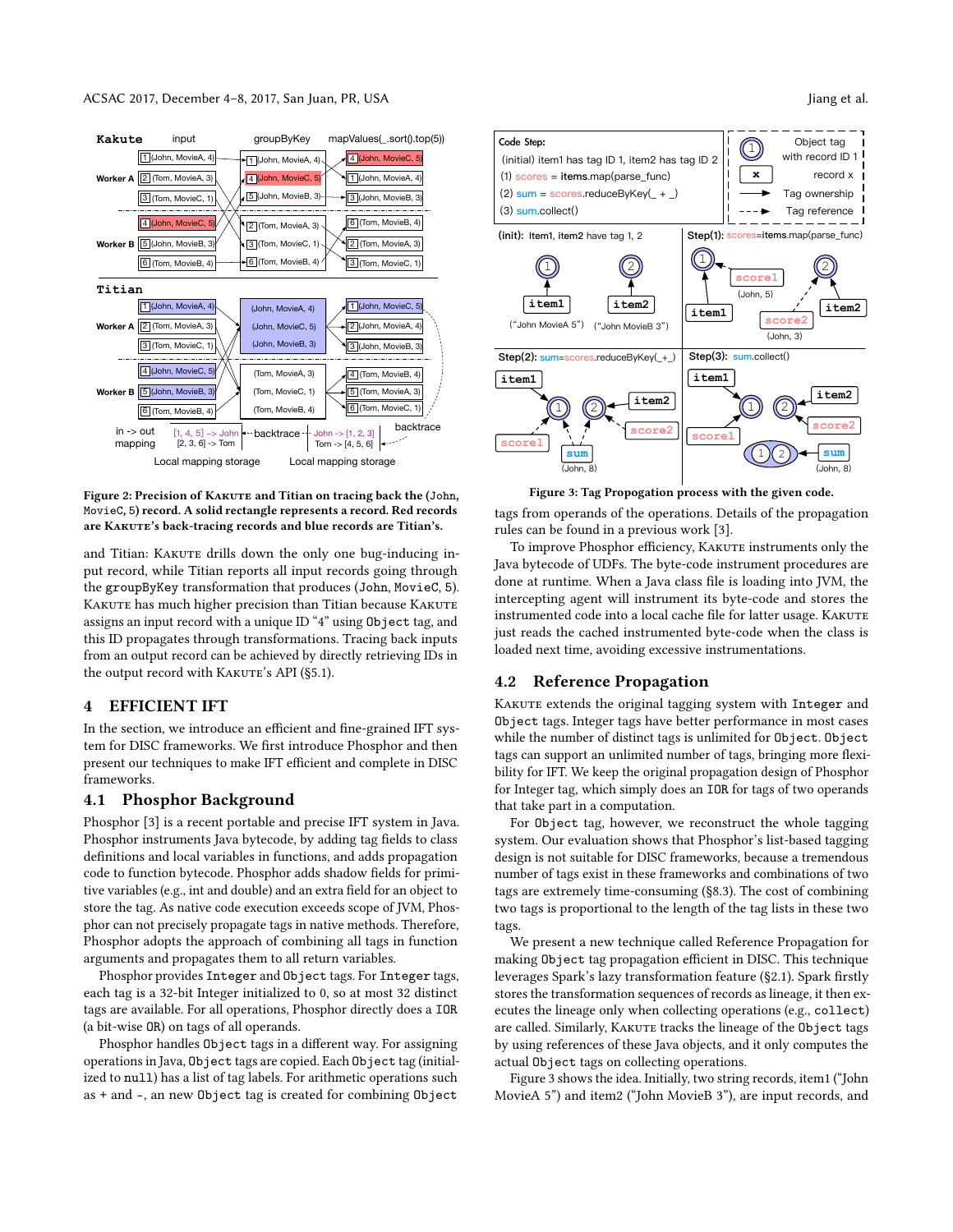#### A Precise, Unified Information Flow Analysis System for Big-data Security ACSAC 2017, December 4–8, 2017, San Juan, PR, USA

<span id="page-4-3"></span>

they have Object tag ID 1 and 2 respectively. After Step (1), the first and third parts of each rating string are parsed as a tuple, and record score1 and score2 are generated from item1 and item2. The reference of record item1's tag will propagate to score1. As a result, no extra tags are created. After Step (2), record score1 and score2 have the same key and are combined to a new record sum. At this moment, sum's tag is still a reference to two existing tags. After Step (3), a new tag for sum is generated, and its labels is the combination of two existing tags of score1 and score2 (based on the Spark lineage between scores and sum).

Overall, Phosphor takes four tag computations (arrows in dash) in total, including two in Step (1) and two in Step (2), because Phosphor's tag propagation is not lazy. In contrast, KAKUTE has only two tag computations in Step (3), as it only propagates references of tags in Step (1) and Step (2). Reference Propagation greatly reduces unnecessary tag propagation ([§8.3\)](#page-8-0).

# <span id="page-4-4"></span>4.3 Tag Sharing

We observed that different fields of a data record often share the same IFT tags in DISC frameworks. KAKUTE introduces a Tag Sharing mechanism. Upon adding tags to fields, KAKUTE first checks if this tag is in its own per-host cache, and it retrieves the corresponding Object tag directly if it exists. If there are no such tags, KAKUTE creates a new Object tag and keeps it in the cache. Tag Sharing adopts a simple FIFO cache mechanism. KAKUTE computes the hash of an Object tag and determines if there is a cache hit or not.

Figure [4](#page-4-3) shows how different fields of a medical record share tag objects in KAKUTE. Each record has name, age, city, ID and a list of numbers that represents one's medical examination results. In each record, patients' personal information can have the same high sensitivity tags and all examination results have the same low sensitivity tag. Therefore, KAKUTE maintains only two tags for each medical record, as shown in Figure [4,](#page-4-3) greatly reducing memory space and computation overhead compared to conventional IFT systems ([§8.3\)](#page-8-0).

# <span id="page-4-1"></span>4.4 Tag Propagation Across Hosts

In KAKUTE, both records and tags are modeled as Spark tuples. For instance, if a data record is (1, (2, 3)), then the tag tuple can be (tagA, (tagB, tagB)). Adding, removing and getting tags can be done by KAKUTE's coarse-grained APIs (Table [1\)](#page-4-2) or InputTainter ([§5.2\)](#page-5-1).

To make IFT complete in DISC frameworks, KAKUTE is able to propagate tags across hosts and to persistent storages like disk

<span id="page-4-2"></span>

| <b>Function</b>                         | Description                                      |  |  |
|-----------------------------------------|--------------------------------------------------|--|--|
| Coased-grain API                        |                                                  |  |  |
| setTaint(T $\rightarrow$ Any): RDD[T]   | set tuple tags for each record in a data collec- |  |  |
| $\rightarrow$ RDD[T]                    | tion                                             |  |  |
| removeTaint() : RDD[T] $\rightarrow$    | remove all tags for each record                  |  |  |
| RDD[T]                                  |                                                  |  |  |
| RDD[T]<br>getTaint() :<br>$\rightarrow$ | get data tuples along with its tags, to ensem-   |  |  |
| RDD[(T, Any)]                           | ble (data, tag) pairs                            |  |  |
| <b>InputTainter and TaintChecker</b>    |                                                  |  |  |
| setChecker(IFTChecker)                  | set the checker to specify tracking policies,    |  |  |
|                                         | inputTainter and so on.                          |  |  |
| <b>Appllication API</b>                 |                                                  |  |  |
| conf.dft.traffic.profiling,             | start profiling of application performance;      |  |  |
| conf.dft.traffic.scheme                 | choose partition scheme from profiling           |  |  |
| conf.dft.security=confFile              | set up fine-grained information control          |  |  |
| traceBack(record) $\rightarrow$ inpu-   | trace back to input of producing these records   |  |  |
| tRecordSet                              |                                                  |  |  |
| getErrorRecords $\rightarrow$<br>error- | return records that throw exceptions             |  |  |
| Records                                 |                                                  |  |  |
| getErrorRecordsWithUDF                  | return records and UDF that throw exception      |  |  |
| $\rightarrow$ List[(errorRecord, func)] |                                                  |  |  |
| coverageAdd(RDD[T])                     | add the coverage dataset, so that the coverage   |  |  |
|                                         | checker will track the dataset                   |  |  |
| coverageTest(out, RDD[T])               | test coverage of the input dataset               |  |  |

Table 1: Kakute API

when shuffling or checkpoint happen. As both data and tags are tuples, KAKUTE adopts a straightforward approach of wrapping tags and data into (data, tag) pair and transfers this pair to other hosts or disks. When other hosts get this pair, they unwrap it and attach the tags to the data.

When wrapping the (data, tag) pair, extra computations may be necessary. With Integer tags, KAKUTE directly retrieves tags from data and generates the (data, tag) pair. On the other hand, with Object tags, tags are computed from the lineage in a Taint, and tags are represented by an array of tag labels. After tags are computed, the lineage of a Taint is cut (dependency will be set to null), so that unused Taint objects will be collected by Garbage Collector (GC).

KAKUTE further adopts a key-value representation of tag tuple to reduce network bandwidth. For example, a tag tuple (tagA, (tagB, tagB)) can be translated to Map( $1 \rightarrow$  tagA,  $2 \rightarrow$  tagB,  $3 \rightarrow$  tagB). Then, when tags are 0 or null, this Map can be compressed. In the previous case, if tagA, tagB are both null, the key-value representation is Map(). Therefore, shuffle network bandwidth is greatly reduced when only some data in the system have tags.

KAKUTE also provides fine-grained supports for objects, array, Map and iterable objects. when generating the tag tuple, KAKUTE retrieves tags from each element of an iterable object, and put them to an ArrayTag which models a list of tags in an iterable object. For support of user-defined objects (e.g., Student), KAKUTE retrieves instrumented fields in ObjectTainter ([§5.1\)](#page-5-5) and propagates only those tags to other hosts or disks. For objects without ObjectTainter, KAKUTE get tags from all their fields, and combines them into a single tag, then this single tag will propagate to other hosts or persistent storage. At the time when other hosts receive this tag, KAKUTE attaches this tag to this object itself and all its fields.

#### <span id="page-4-0"></span>5 KAKUTE RUNTIME

This section introduces KAKUTE's runtime. We first explain usage of KAKUTE's APIs and then give the design of each runtime component.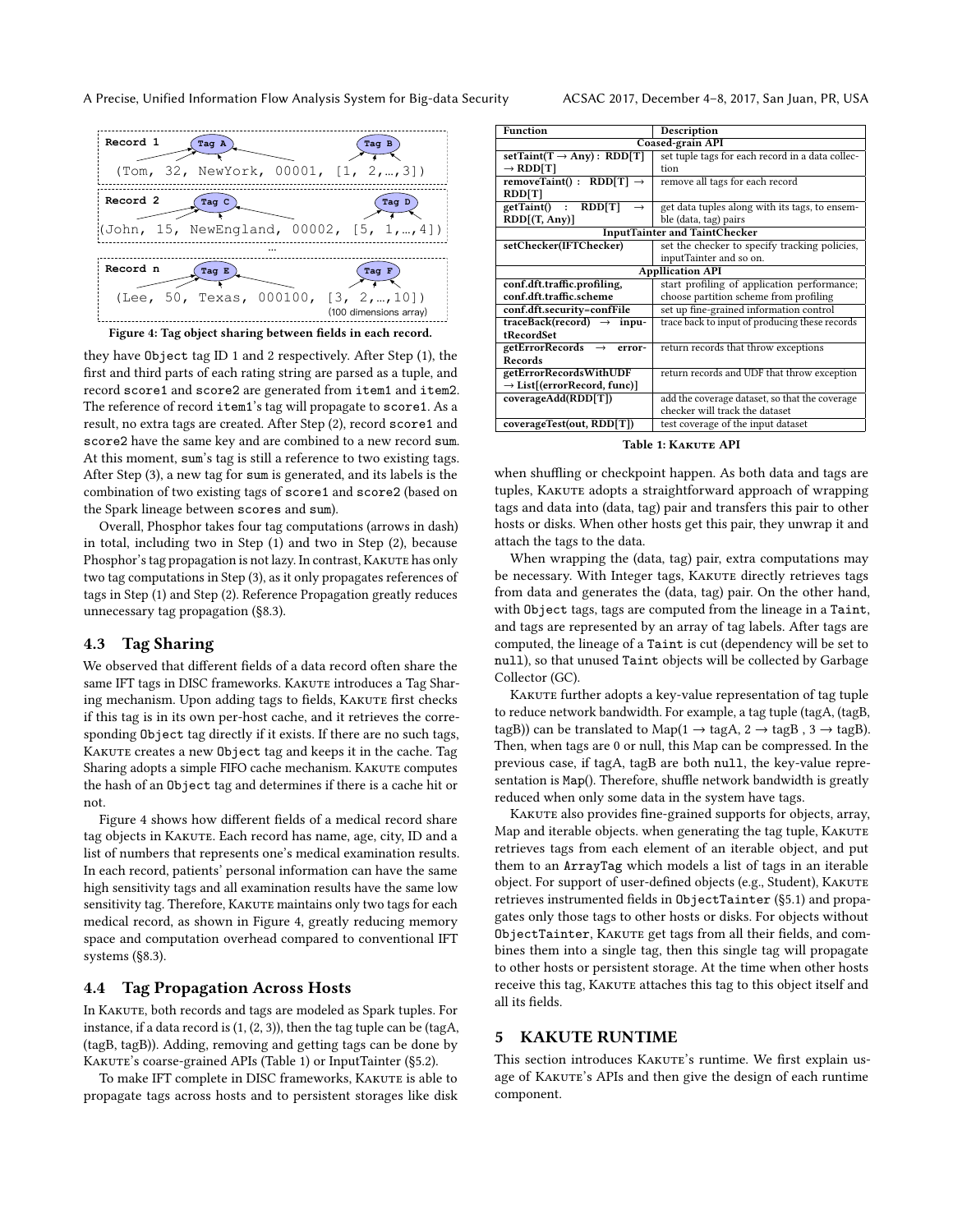# <span id="page-5-5"></span>5.1 KAKUTE API

Table [1](#page-4-2) shows KAKUTE's APIs for manipulating tags (e.g., set and get). Adding tags to a collection of data is straightforward in Kakute. Figure [5](#page-5-6) illustrates how to use Kakute's API to set or get tags for a shopping order dataset (each record contains time, creditCardId, productId).

KAKUTE supports fine-grained tagging for objects (e.g., userdefined Student). To add tags to a user-defined class, programmers need to implement an ObjectTainter, which tells the framework the fields in an object that should be tagged. In fact, ObjectTainter is a wrapper of a list of field names in a class. KAKUTE will read these field names and add tags to the fields of a object through Reflection in Java. If no ObjectTainter is provided for a object, tags will be added to all fields of the object.

For tag retrieval, programmers can use getTaint() to get data along with its tag as (data, tag) pair. With getTaint, programmers are able to get tags of a specific data record. Other APIs including removeTaint, which will get rid of tags in specific records. Full list of APIs is in Table [1.](#page-4-2)

```
// add tags 0, 1, 0 to time, creditCardId and productId
   2 order_tag = order.setTaint(t => (0, 1, 0))
3
    // add tags only when the order use credit card
   5 order.setTaint(t => if (t.creditCardId != 0) (0, 1, 0) else 0)
6
    // return tag of orders as (order, tag) pair
   8 orderWithTag = order_tag.getTaint()
```
Figure 5: Code for manually adding/getting tags of data.

# <span id="page-5-1"></span>5.2 InputTainter

InputTainter is used to provide configurable APIs for automatically adding tags to input data. In most information flow analysis programs, only input data needs to be tagged. Programmer can specify their own implementation of InputTainter which takes input type and input detailed information (e.g., filename) as function parameters and it returns the tagged input. InputTainter intercepts input data functions (e.g., textfile and parallel in Spark), so each data record is tagged. We implemented a SringInputTainter that provides char-level tagging for string input. It first reads a metadata file (see the format in Figure [6\)](#page-5-7), splits the string, add tags according to the meta file and combines into the original string.

# <span id="page-5-3"></span>5.3 LocalChecker

LocalChecker is to provide a user-defined interface for checking tags in some particular points (e.g., I/O functions). Programmers can provide a checker function in LocalChecker for some dangerous functions. For example, writeInt(int)  $\rightarrow$  checkFunc means that checkFunc will be invoked before writeInt is invoked. For information flow tracking, a instrumented writeInt(int) is modified to writeInt(int, Taint[]), and the extra parameters (of type Taint) are tags of the original parameters. All tags of the intercepted functions will be passed to the checkFunc which is defined as checkFunc(Taint). In information control (Figure [6\)](#page-5-7), checkFunc checks if there are security tags of the function parameters, notifies GlobalChecker and terminates the program if the tag is not 0 (sensitive). This instrument process is done by the intercepting agent that

<span id="page-5-7"></span>

Figure 6: Meta file format and the checker for information control. Tags are automatically attached to input records by InputTainter.

instruments Java byte-code. The LocalChecker can also collect other information such as exceptions to the GlobalChecker.

# <span id="page-5-4"></span>5.4 GlobalChecker

GlobalChecker is for cross-host information collections in KAKUTE. GlobalChecker is a component in master that collects information from the LocalChecker in every worker. On a particular event of UDF execution, data shuffling and exceptions, per-host event information is sent from all LocalCheckers to the GlobalChecker. For example, the GlobalChecker of a information control checker gets all violations of security policies from local checkers (Figure [6\)](#page-5-7).

# <span id="page-5-0"></span>6 KAKUTE CHECKERS

This section first introduces a guideline for developing checkers, then presents checkers for 4 security and reliability problems, including fine-grained information control, data provenance, programming bugs and performance bugs.

#### 6.1 General Pattern of Developing Checkers

To develop a checker, programmers need to implement 3 elements: InputTainter, LocalChecker and GlobalChecker. First, an InputTainter is to specify how input records should be tagged. Second, the role of LocalChecker is intercepting specific functions, and return result to GlobalChecker. Third, the GlobalChecker defines the behaviors after receiving checking results from LocalChecker. In total, each checker took only 52 to 101 LoC to implement in KAKUTE.

# <span id="page-5-2"></span>6.2 Fine-grained Information Control

IFT is used for providing fine-grained information control to prevent leakage of sensitive information for years [\[14,](#page-11-7) [33\]](#page-11-6). Each variable is attached with a tag and propagated throughout all computation. And information control policies are enforced in some functions (e.g., I/O and system call). We built fine-grained information control in big-data semantics, preventing information leakage through computation or result output in DISC frameworks.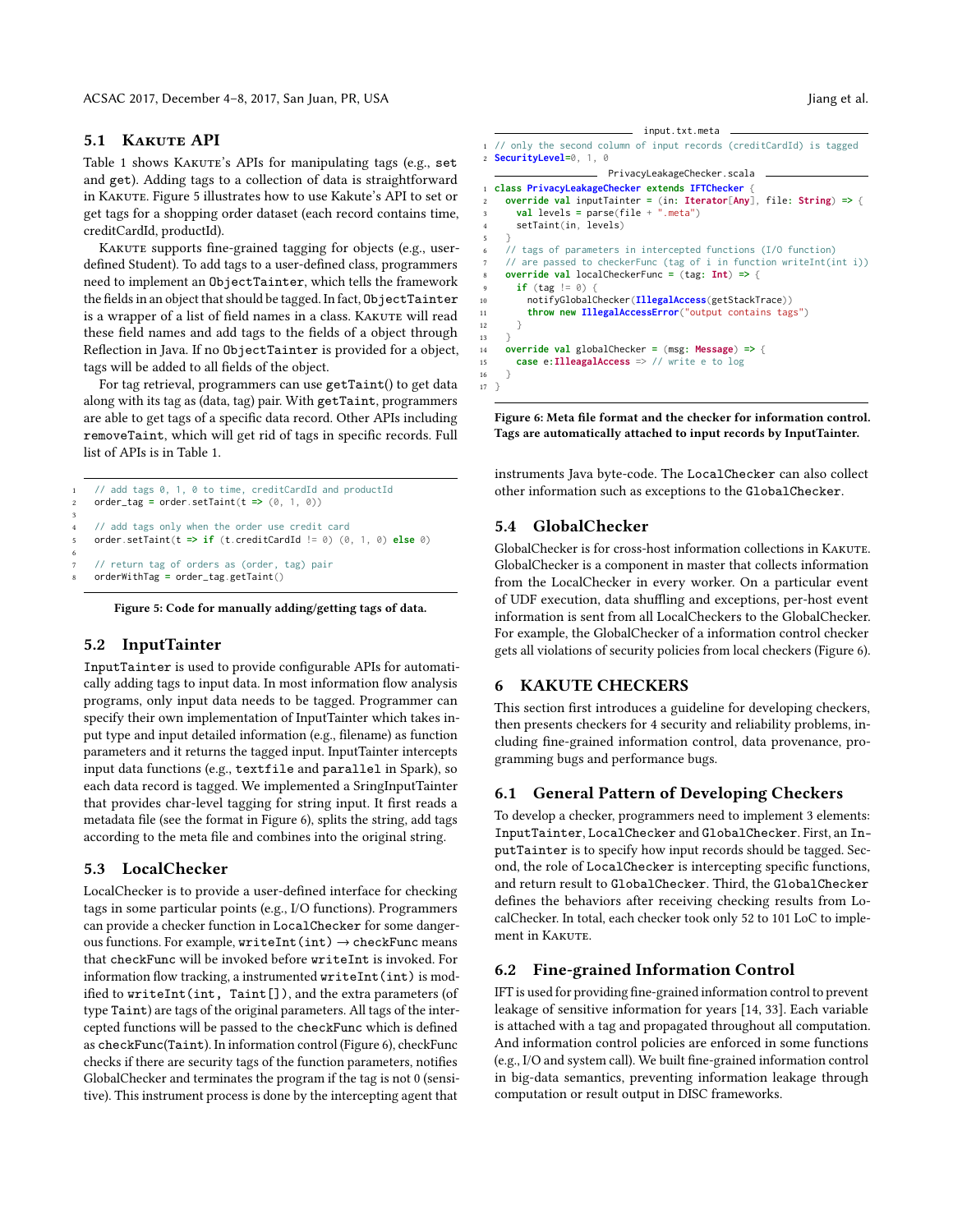We adopted a similar tag design as TaintDroid [\[14\]](#page-11-7). 32 distinct tags are used to define different security levels which are enough for most programs [\[40\]](#page-11-12). When two variables are involed in an operation, tags are also combined using an IOR operation. We implemented an InputTainter that read an extra file that contains security levels for every fields in inputs. If input file is in.txt, then the tag configuration file should be in.txt.tag. We implemented a LocalChecker that intercepts every I/O functions, and it checks whether data through I/O functions has security tags. If tags are found, a message with details of tags and data will be sent to the GlobalChecker. LocalChecker also checks if there are tags in output functions (e.g., collect). We made a GlobalChecker that asks the LocalChecker to stop workers as long as there are security tags in I/O or output functions.

#### 6.3 Data Provenance

Data provenance is crucial for many security problems, including post-incident investigation [\[2\]](#page-11-3), integrity verification [\[27\]](#page-11-4) and privacy control [\[26\]](#page-11-5) There are two kinds of tasks in data provenance: finding inputs that produce specific output records (backtracing) and finding outputs that specific input records will produce (forward-tracing). Back-tracing is for finding inputs that produce specific outputs, while forward-tracing is for finding outputs that some input records produce. Precision is crucial for both forward and backward tracing. For example, extra efforts should be make to identify the actual input records in a back-tracing if the number of back-tracing records is too many. We wrote an InputTainter that adds unique tags to all records in a data collection. These tags are unique to identify input records, and will propagate through computations. To trace an output record to its input, programmers retrieve tags from the record and get the input records accordingly. We implemented a trace function (Table [1\)](#page-4-2), and it automatically retrieves tags from the traced records and returns the related input records.

KAKUTE's approach for data provenance is precise in DISC frameworks. Many-to-many operators with UDFs in DISC frameworks make a black box of transformation, making it difficult to get precise tracing result. Traditional data provenance systems also have similar problems [\[10\]](#page-11-29). However, IFT opens the black box of transformation. Propagation of the tag with IFT is fine-grained and more precise data provenance support is achieved.

### 6.4 Programming Bugs

Debugging programs is tricky and time-consuming [\[17\]](#page-11-19) in DISC frameworks. A bug may be caused by multiple transformations with UDFs. We built a debugger that preserves fine-grained lineage information, which helps programmer to identify and fix bugs easily.

KAKUTE provides the following debugging methods:

Record Backtracing returns the input records that produce an exception or problematic outputs. After running the program again with these few input records, programmers identify the problems in a step by step debugging (with JDB).

Local Replay collects the UDF and inputs when there are errors or exceptions. After running the program locally with these input, programmers may find out the programming bugs.

Flow Verification verifies program flows defined by programmers. For example, when multiplying Matrix  $A_{2*2}$  and Matrix  $B_{2*2}$ , the result Matrix  $R_{1,1}$  must be computed from  $A_{1,1}$ ,  $A_{1,2}$ ,  $B_{1,1}$  and  $B_{2,1}$ . Programmers can provide this rule for verifying the MatrixMultiplication programs. The debugger uses some default rules for verifications: all input data should be covered in the computation result, and a field in the output should not come from nowhere. The debugger will show warnings when there are such problems.

We wrote an InputTainter that attaches unique tags for each field in records. Each record is identified by an id, and fields in a record are identified by an index. Tags are in the form of (recordId, fieldId) for each field. For instance, (John, 32, Ken) can have tag  $((1, 1), (1, 2), (1, 3))$ . We implemented a LocalChecker that collects error records and their UDFs. This LocalChecker sends exception information to GlobalChecker. GlobalChecker gets these records and traces these records to input. Then, Record Backtracing and Local Replay are achieved. GlobalChecker also translates flow rules like (out entry  $1 \rightarrow$  in entry 2) to rules of checking tag 2 in output.

#### <span id="page-6-1"></span>6.5 Performance Bugs

Shuffle operations in DISC frameworks can consume excessive I/O resources with naive partition of data. An efficient partition scheme can greatly reduce shuffle traffic and speed up computation by partitioning only some fields of records [\[45\]](#page-11-30). Consider this transformation:  $\text{rating}.\text{map}(\text{t}\rightarrow(\text{t.1.1, t.2}))$ .  $\text{reduceByKey}(\text{-+})$ . One record ((John, MovieC), 5) in rating has the transformation of ((John, MovieC), 5)  $\rightarrow$  (John, 5)  $\rightarrow$  (John, 8). Shuffles in reduceByKey will partition data on "John". If an efficient partition scheme that only partitions data records based on the user name field can be inferred automatically, then shuffle traffic will be 0 compared with a random partition scheme on all fields.

We built a checker for automatically inferring an efficient partition scheme. We implemented an InputTainter that adds unique tags to each field in a record, upon each UDF input. Then, we implemented a LocalChecker to collect tags from each field in records of each UDF output. Thus, the field dependencies of each transformation are collected by simply retrieving tags from each field. The GlobalChecker collects this information from all LocalChecker and combines them together. With the inferred field dependency of UDFs, we adopted a simple backtrace algorithm that computes the efficient partition scheme (similar to [\[5,](#page-11-31) [45\]](#page-11-30)). KAKUTE's partition scheme is inferred in profile run with small set of data, so KAKUTE will not bring any overhead to production runs, making its inferred partition scheme a free gift to improve production run performance.

# <span id="page-6-0"></span>7 IMPLEMENTATION

We implemented KAKUTE in Spark [\[43\]](#page-11-1) using Scala with 3500 LoC. We also modified Phosphor for our Reference Propagation and Tag Sharing with several bugs fixed. Most of our implementation is independent of Spark except for the performance bug checker, because this checker needs to modify Spark in order to get UDF source code debug information ([§6.5\)](#page-6-1).

#### 7.1 Adding, Getting and Removing tags

We wrapped APIs provided by Phosphor to provide general APIs for tag manipulation. To provide the high-level APIs in [§5.1,](#page-5-5) we extend 3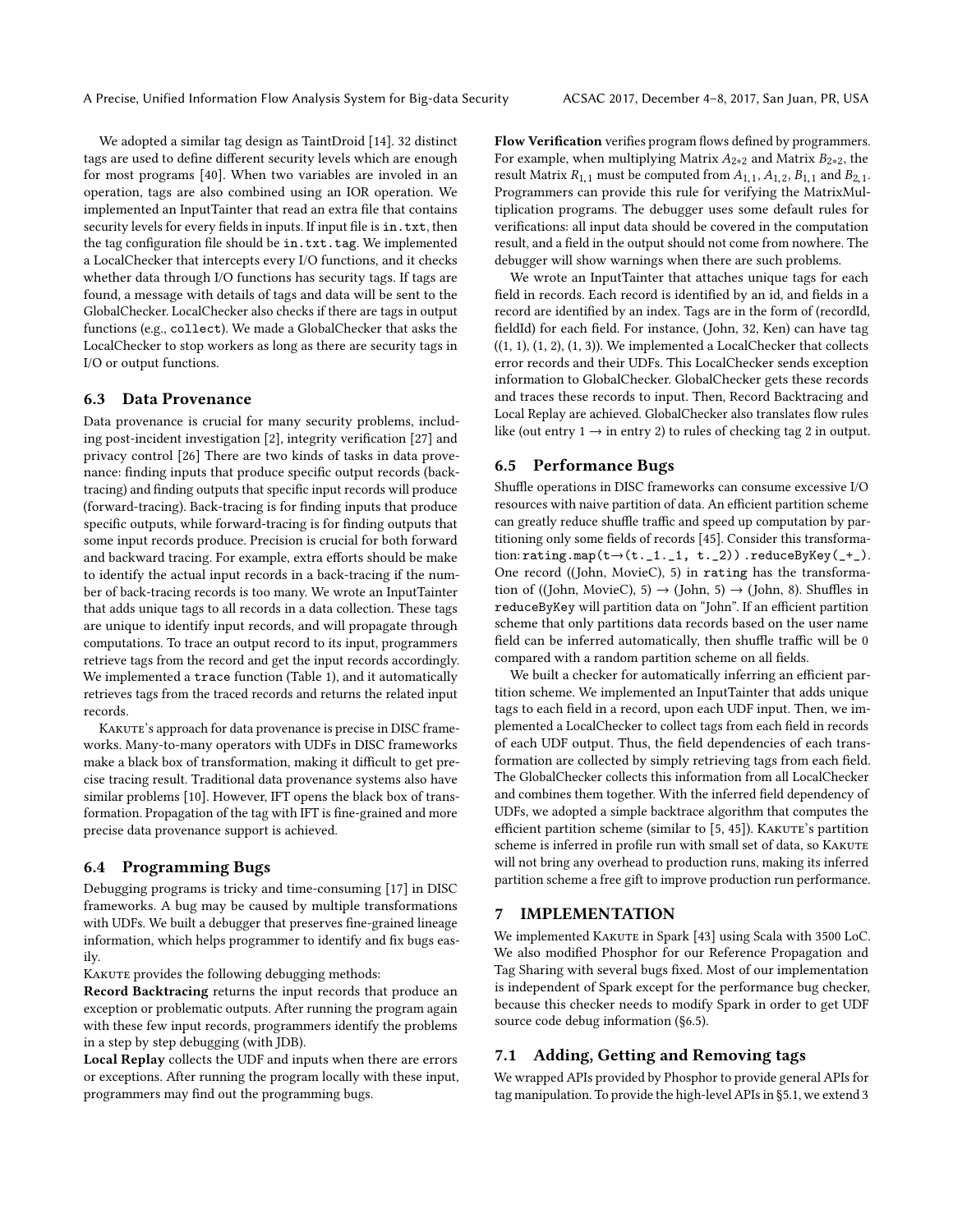types of RDD objects in Spark, namely TaintedRDD, WithTaintRDD and TaintLabelRDD.

A TupleTainter uses pattern matching to match multiple fields in a data record with tag objects. Tags matching can be many-tomany or many-to-one. One tag object might be referenced by many fields of a data record. In this case, only one tag object tracking multiple fields is transferred to other hosts during cross-host propagations. This decreases much propagation traffic across hosts.

A ObjectTainter adds tags to a general object. It first reads field names and use Reflection in Java to set taints for fields contained in the object. If no ObjectTainter is defined for the object, the whole object is matched with one taint object.

#### 7.2 Non-synchronization Tag Cache

In previous section ([§4.3\)](#page-4-4), we show how Tag Sharing reduces tag numbers in the system. With Tag Sharing, KAKUTE tries to avoid redundant tags as much as possible. KAKUTE avoids the cost of synchronization and use ThreadLocal for Tag Sharing. Each cache of tag is isolated among threads, and incurs no synchronization. KAKUTE will create a array of cache that store Taint, and this cache will be updated if a new tag comes with duplicated hashcode.

# 7.3 Handling Implicit Information Flow

KAKUTE tracks data flows accurately, but it may lose implicit data flows. In a WordCount program, if a record  $\langle$ word $\rangle$  is transformed to ⟨word, 1⟩, the field 1 contains no tag. We handle this problem by developing a inheritance approach as below. When a new field is generated from tagged parent records, the field is attached with tags from parent fields. This conforms to our observations that newly generated fields inherit information from parent fields in most DISC algorithms.

# 7.4 Fault Tolerance

KAKUTE's implementation only modifies a worker's computation code, so fault tolerance property of Spark is preserved. In spark, failed tasks will be submitted and computed again according to their lineage. In KAKUTE, input data is tagged automatically by InputTainter, and tags are checkpointed along with data, so tags can be recomputed when data computation is done again. Therefore, tag computations are fault-tolerant in KAKUTE.

Collector and Checker should also be able to handle failure in KAKUTE. When a worker process fails, the Collector will lose communications with the master. Then, a new worker will be created and the checker can work again. When a task fails with the worker working properly, the Collector will not collect Checker information for this task, and then sends a failure message to the master. Therefore, collected information in the failed tasks will not affect the final IFT analysis result.

# <span id="page-7-0"></span>8 EVALUATION

We evaluated KAKUTE on its (1) tracking precision (2) computation overhead, (3) bandwidth overhead (4) vulnerabilities detection. We showed that KAKUTE has a low overhead while keeping the finegrained information flow tracking property. We used a cluster with 9 machines, each is equipped with Intel Xeon 2.6GHz CPU with 24 hyper-threading cores, 64GB memory, and 1TB SSD.

We evaluated seven programs on KAKUTE and Titian for their precision and general runtime overhead. We chose Titian as it is the only open-source data provenance system for big-data. These programs include three text processing algorithms WordCount, WordGrep and TwitterHot, two graph algorithms TentativeClosure and PageRank, and two medical analysis programs MedicalSort and MedicalGroup. These algorithms cover all big-data algorithms evaluated in two related papers [\[17,](#page-11-19) [19\]](#page-11-2). We evaluated all these seven algorithms with several real-world dataset, which are comparable with existing systems [\[8,](#page-11-20) [17\]](#page-11-19). Datasets and programs are showed in Table [2.](#page-7-1)

<span id="page-7-1"></span>

| <b>App Name</b>         | <b>Dataset</b>     | Size/Records |  |  |
|-------------------------|--------------------|--------------|--|--|
| ConnectedComponent      | TwitterSocial [23] | 1.5B edges   |  |  |
| <b>TentativeClosure</b> | TwitterSocial [23] | 1.5B edges   |  |  |
| MedicalGroupBy          | MedicalDB          | 100M records |  |  |
| MedicalGroupSort        | MedicalDB          | 100M records |  |  |
| TwitterHot              | TwitterStream      | 50GB         |  |  |
| WordCount               | Wikipedia          | 100GB        |  |  |
| WordGrep                | Wikipedia          | 300GB        |  |  |
|                         |                    |              |  |  |

Table 2: Evaluation applications and datasets. All datasets are comparable with previous research.

Our evaluation focuses on these questions:

- [§8.1:](#page-7-2) What is KAKUTE's precision compared with Titian?
- [§8.2:](#page-8-1) What is КАКUТЕ's performance overhead ?
- [§8.3:](#page-8-0) How can Reference Propagation and Tag Sharing reduce runtime overhead of KAKUTE?
- [§8.4:](#page-9-0) Is KAKUTE scalable to large datasets?
- [§8.5:](#page-9-1) Can KAKUTE effectively detect security and reliability bugs?

#### <span id="page-7-2"></span>8.1 KAKUTE v.s. Titian

In order to evaluate KAKUTE's precision in terms of dataflow tracking, we evaluated KAKUTE on seven algorithms (or programs). These seven applications are TwitterHot, ConnectedComponent, Medical-Group, MedicalSort, TentativeClosure, WordCount and WordGrep. TwitterHot finds popular words in a period of time. It puts all Twitter posts into different groups with different time, and then counts the words in each group. The time interval for each group is 1 minute. The algorithm first uses groupByKey to divide data into groups and counts words in each group.

ConnectedComponent is to compute connected component in a graph. We used the label propagation algorithm that assigns a label to each node, and each node exchange their labels with all neighbours and only keeps the smallest label. In practice, join is used for exchanging ones' label with neighbours. union and reduceByKey are used for combining labels.

MedicalGroupBy samples patients according to their age. Patients are divided into five groups, and then, 50 patients will be chosen randomly from each group. A program that uses groupByKey and filter will solve the problem. MedicalSort, on the other hand, will find top-10 patients with the most serious disease in each group. TentativeClosure computes a collection of nodes that one node can access. Each node maintains a list of accessible nodes, which is initialized as itself. In each iteration, a node will join the accessible list and all edges to get the new accessible list. Repeating this procedure, until the number of accessible nodes of a node is not changing anymore.

Table [3](#page-8-2) and Table [4](#page-8-3) show backward and forward tracing results of KAKUTE and Titian, the state-of-art data provenance system of Spark. Compared with Titian, KAKUTE shows much better (at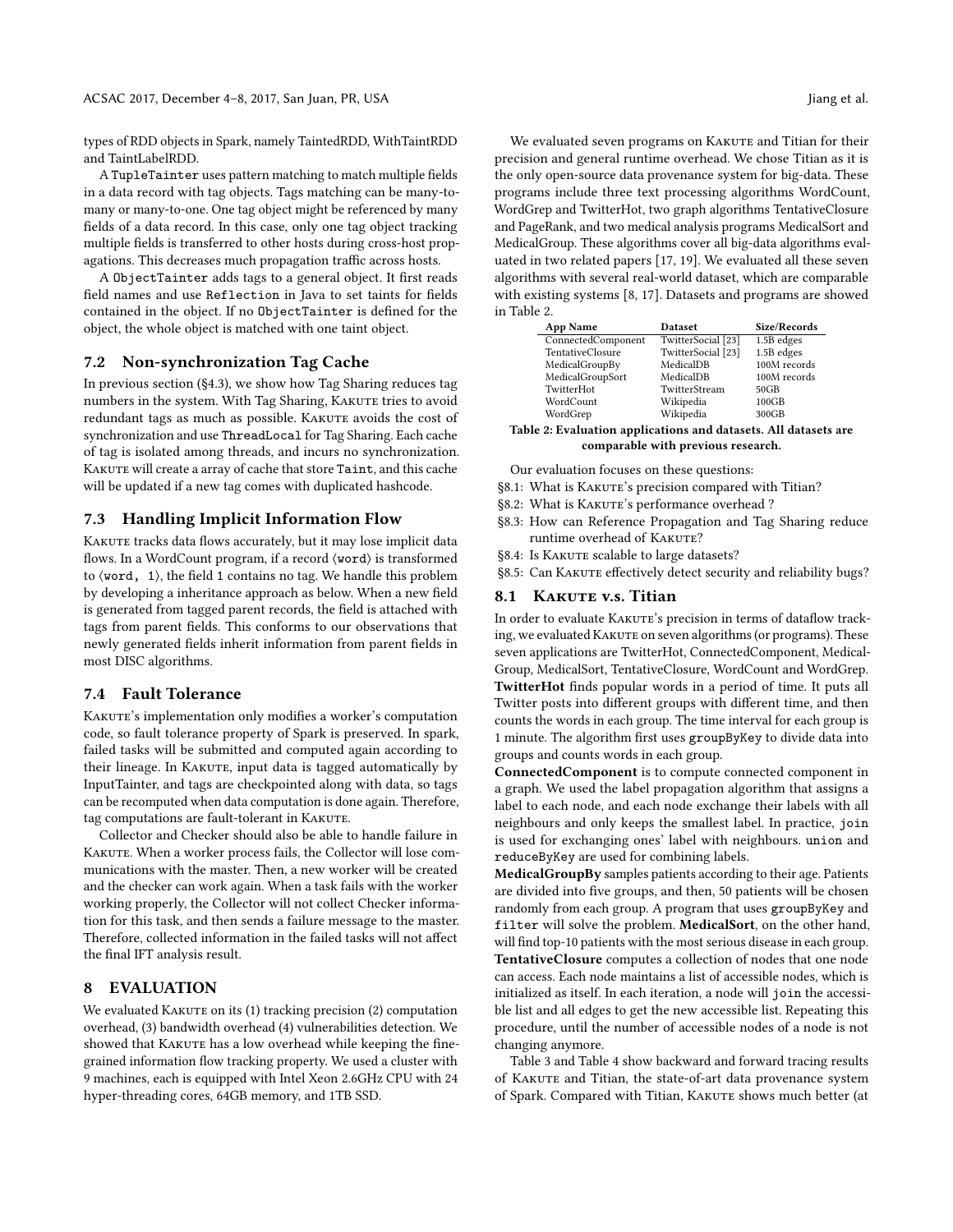<span id="page-8-5"></span>

<span id="page-8-2"></span>

| <b>App Name</b>                            | <b>Traced Record</b> | Titian               | <b>KAKUTE</b>        |  |
|--------------------------------------------|----------------------|----------------------|----------------------|--|
| TwitterHot                                 | "strike"             | $2.75 \times 10^{5}$ | 520                  |  |
| ConnectedComponent                         | random               | $1.4 \times 10^{9}$  | $\overline{4}$       |  |
| MedicalGroupBy                             | one elderly          | $1.99 \times 10^{7}$ | 1                    |  |
| MedicalGroupSort                           | one patient          | $2.56 \times 10^{7}$ |                      |  |
| <b>TentativeClosure</b>                    | random               | $1.31 \times 10^{3}$ |                      |  |
| WordCount                                  | "religion"           | $6.03 \times 10^{4}$ | $6.03 \times 10^{4}$ |  |
| WordGrep                                   | "science"            | $1.37 \times 10^{5}$ | $1.37 \times 10^{5}$ |  |
| Table 3: KAKUTE's backward tracing result. |                      |                      |                      |  |

<span id="page-8-3"></span>

| <b>App Name</b>         | <b>Traced Record</b> | Titian               | <b>KAKUTE</b>        |
|-------------------------|----------------------|----------------------|----------------------|
| TwitterHot              | "#FAKENEWS"          | $1.50 \times 10^{6}$ | 1609                 |
| ConnectedComponent      | random node          | $1.58 \times 10^{6}$ | 126                  |
| MedicalGroupBy          | one elderly          | $2.0 \times 10^{7}$  |                      |
| MedicalGroupSort        | one patient          | $1.41 \times 10^{7}$ |                      |
| <b>TentativeClosure</b> | random node          | $1.31 \times 10^{3}$ |                      |
| WordCount               | "religion"           | $6.03 \times 10^{4}$ | $6.03 \times 10^{4}$ |
| WordGrep                | "science"            | $1.37 \times 10^{5}$ | $1.37 \times 10^{5}$ |
|                         |                      |                      |                      |

Table 4: KAKUTE's forward tracing result.

<span id="page-8-4"></span>

| <b>System Name</b> | iteration |                     |                     |                     |                     |
|--------------------|-----------|---------------------|---------------------|---------------------|---------------------|
|                    |           |                     |                     |                     |                     |
| Titian             | 69        | $1.3 \times 10^{6}$ | $2.9 \times 10^{8}$ | $1.1 \times 10^{9}$ | $1.4 \times 10^{9}$ |
| <b>KAKUTE</b>      |           |                     |                     |                     |                     |

#### Table 5: KAKUTE's backward tracking with different iterations (ConnectedComponent).

most 7-9 orders of magnitude) precision for five algorithms except WordCount and WordGrep, because these five algorithms contain many-to-many transformations (e.g., groupByKey, join). Therefore, back-tracing or forward-tracing will return all input/output records that go through a transformation.

We observed that Titian gets more imprecise for iterative algorithms. Table [5](#page-8-4) shows the backward tracing results of running 5 iterations with ConnectedComponent. The length of label propagation path of a connected component increase by 1 per iteration. Back-tracing result for KAKUTE precisely finds which edge propagates the label and hence increases by less than 1 per iteration. In contrast, Titian's back-tracing result grows exponentially. Titian considers all edges connected with the traced node as sources of label, due to the imprecise tracking level on many-to-one operation reduceByKey in label combination of ConnectedComponent. Titian returns almost all input records (1.4B) at 5 iterations.

#### <span id="page-8-1"></span>8.2 Performance Overhead

Figure [7](#page-8-5) shows KAKUTE's performance overhead compared with Titian on computing all output records and tracing back from these

output records. We use the same dataset as in the prior subsection. "KAKUTE-int" denotes KAKUTE with Integer tags. "KAKUTE-obj" denotes running KAKUTE with an Object tag for each input record. Titian stores mapping of each operation, so costs of back-tracing are proportional to the computation time and dataset size, as it will need join on a large dataset. KAKUTE shows similar overhead compared with Titian, while KAKUTE has a much higher precision of tracing.

Figure [8](#page-8-5) shows KAKUTE's runtime computation overhead. To break down KAKUTE's overhead, "KAKUTE-null" denotes running KAKUTE using Object tag with all tags null. KAKUTE has an overhead of 32.3% on average when using Integer tags. "KAKUTE-int" and "KAKUTE-null" show similar performance. For "KAKUTE-obj", WordCount suffers from a higher overhead of 425% , as its lineage of WordCount were long, causing the long tracing-back time.

Figure [9](#page-8-5) shows KAKUTE's network overhead. We ran the 7 algorithms and save the final result with their tags using getTaint. For most of the algorithms, an output record may only come from some portions of input records, so the number of tags in shuffle is negligible, comparing with the original data. For WordCount, a frequent word (e.g., the "the" word) can be computed from a large number of input records, causing a large set of tags in shuffle.

# <span id="page-8-0"></span>8.3 Effectiveness of Reference Propagation and Tag Sharing

Table [6](#page-8-6) shows performance improvement with Reference Propagation and Tag Sharing. We ran seven programs with smaller datasets, because the standard datasets used in previous subsections caused a long execution time in Phosphor for most programs. We compared computation time with 3 configurations: Phosphor, Reference Propagation only and KAKUTE (Reference Propagation and Tag Sharing). With Reference Propagation, execution time decrease by about 20% for WordGrep, TC, MedicalSort and MedicalGroup

<span id="page-8-6"></span>

| Program      | Phosphor | Reference Propagation only | <b>KAKUTE</b> |
|--------------|----------|----------------------------|---------------|
| WordCount    | inf      | 398s                       | 297s          |
| WordGrep     | 15min    | 12.8min                    | $8.1$ min     |
| Component    | inf      | inf                        | 1992s         |
| TC.          | 80s      | 60s                        | 51s           |
| MedicalSort  | 45s      | 43s                        | 42s           |
| MedicalGroup | 27s      | 18s                        | 14s           |
| TwitterHot   | inf      | inf                        | 17s           |

Table 6: Computation time with two optimization techniques. "inf" means computation time is longer than 1h or throwing exceptions.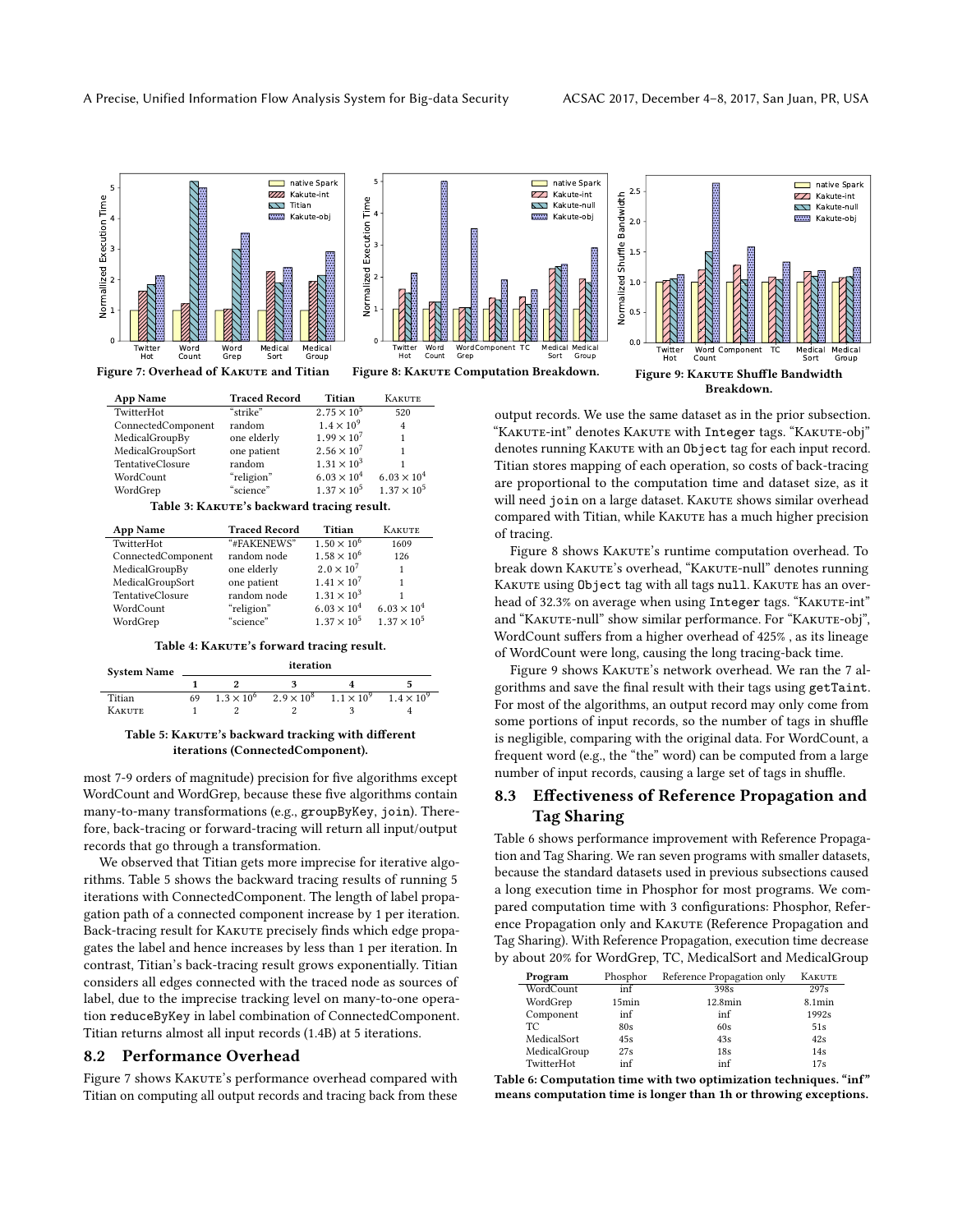<span id="page-9-3"></span>

Figure 10: KAKUTE's scalability to datasets size.

<span id="page-9-2"></span>

Table 7: Shuffle Traffic reduction of Key-Value Compression

Three other programs (e.g., WordCount) can not even finish execution in Phosphor. Reference Propagation only calculate tags upon collection ([§4.2\)](#page-3-1), so it greatly reduce computation time for Word-Count from infinite to 398s. We found that running WordCount with Phosphor had 20.6 billion tag combining operations and most of its time was spent in combing these tags. WordCount running with KAKUTE had only 9.2 million combining operations. However, with Reference Propagation only, the Component and TwitterHot programs still had infinite execution time in KAKUTE due to the enormous amount of tags. TwitterHot running with Phosphor had a GCOverheadLimitExceeded Exception because the program had too many tags, while KAKUTE's Tag Sharing greatly reduced memory usage and brought TwitterHot's execution time down to 17s.

With both Reference Propagation and Tag Sharing enabled, all seven programs were able to finish within about 30min. For the MedicalSort program, KAKUTE and Phosphor had similar performance because the number of tags in this program is small. Table [7](#page-9-2) explains why KAKUTE is much faster than Phosphor because its cross-host tag compression ([§4.4\)](#page-4-1) save much network bandwidth compared with uncompress (naive) tag propagation.

#### <span id="page-9-0"></span>8.4 Scalability of Computation Overhead

Figure [10](#page-9-3) shows that KAKUTE's computation overhead with datasets with different size in 4 programs. Among all applications, KAKUTE's computation overhead is 1X with Object Tags, while int and object with null tag have smaller overhead ranging from 50% to 1X. Overhead of these 4 applications increases slowly with increasing datasets size, because the number of input records that produce an output record is few. We observed that some algorithms have an overhead drop while increasing dataset size. The reason is that small dataset take a short time for executions, and starting a new executor might be slowed for the extra code instruments time. Therefore, this cost can be amortized, with increasing computation time.

#### <span id="page-9-1"></span>8.5 Detecting Security and Reliability Bugs

This subsection evaluated 13 programs with security or reliability bugs presented in 3 papers [\[11,](#page-11-21) [17,](#page-11-19) [37\]](#page-11-22). Similar to existing IFT systems [\[3,](#page-11-15) [9\]](#page-11-11), KAKUTE did not extensively look for new bugs. All 13 programs were written by us as they are not open-source.

8.5.1 Fine-grained Information Control. We evaluated our fine-grained Information Control system with 2 programs. Leakage Through I/O channel An attacker may submit a task that writes records with sensitive information (e.g., creditCardId) to disks or remote hosts. With KAKUTE, each output stream is checked to ensure that there are no security tags. We evaluated a malicious program MedicalAnalysis which is similar to a previous work [\[37\]](#page-11-22). It writes sensitive information to disk and network in a map. In evaluation, patients' personal information was tagged with security tags. When we ran this malicious program, a notification of I/O violation was sent to users and the worker terminateed. We also wrote non-sensitive information in this UDF to network, yet these operations were allowed as it did not contain any tags.

Leakage Through Output An attacker may submit a task that directly or indirectly outputs records with sensitive data. KAKUTE checks output of each task to ensure that every output records do not have any security tags. We evaluated a WalmartAnalysis program [\[1\]](#page-10-0) that leaks some specific records. The input were shopping records of customers, and customer names had security tags. Our checker showed warning and forbid the output when running the program.

8.5.2 Data Provenance. We evaluated provenance on two programs: Query capturing and output Explaining.

Query Lineage Capture A data provenance system should be able to track down the input records used in a query. To evaluate KAKUTE in capturing query lineage, we wrote a program MovieQuery, which queries on a movie database (IMDB) and analyses movie data. When we got statistics of movies, we also got the lineage of each result record and people who watched the movie. Output Explain To explain the output of a algorithm for some specific input, it is essential to show which input is used to produce a output. We used the ConnectedComponent ([§8\)](#page-7-0) as example for explaining output [\[8\]](#page-11-20). To explain the output, it is necessary to tell why two nodes are connected. we added tag to edges, and this tag only propagated to other nodes when their labels had been propagated to other nodes. Thus, the back-tracing edges for an output label ensembled a path to the original node with the label. On the other hand, forward tracing an input record were used for evaluating how important an edge was for composing a connected component in a graph.

8.5.3 Program Bugs. We evaluated our system's applicability in debugging by 4 cases.

Illegal Input In a big-data program, some data may be in an illegal format, and the program may fail to process these data. We generated some illegal inputs (in an illegal format) for our log analysis program, according to an example in a previous work [\[17\]](#page-11-19). This program showed parsing error as this Illegal Input was not what the system intended. KAKUTE identified problematic inputs by backtracing problematic records.

Task Failure Big-data programs may contain bugs in a UDF, and these bugs may only show for some inputs. We added some code in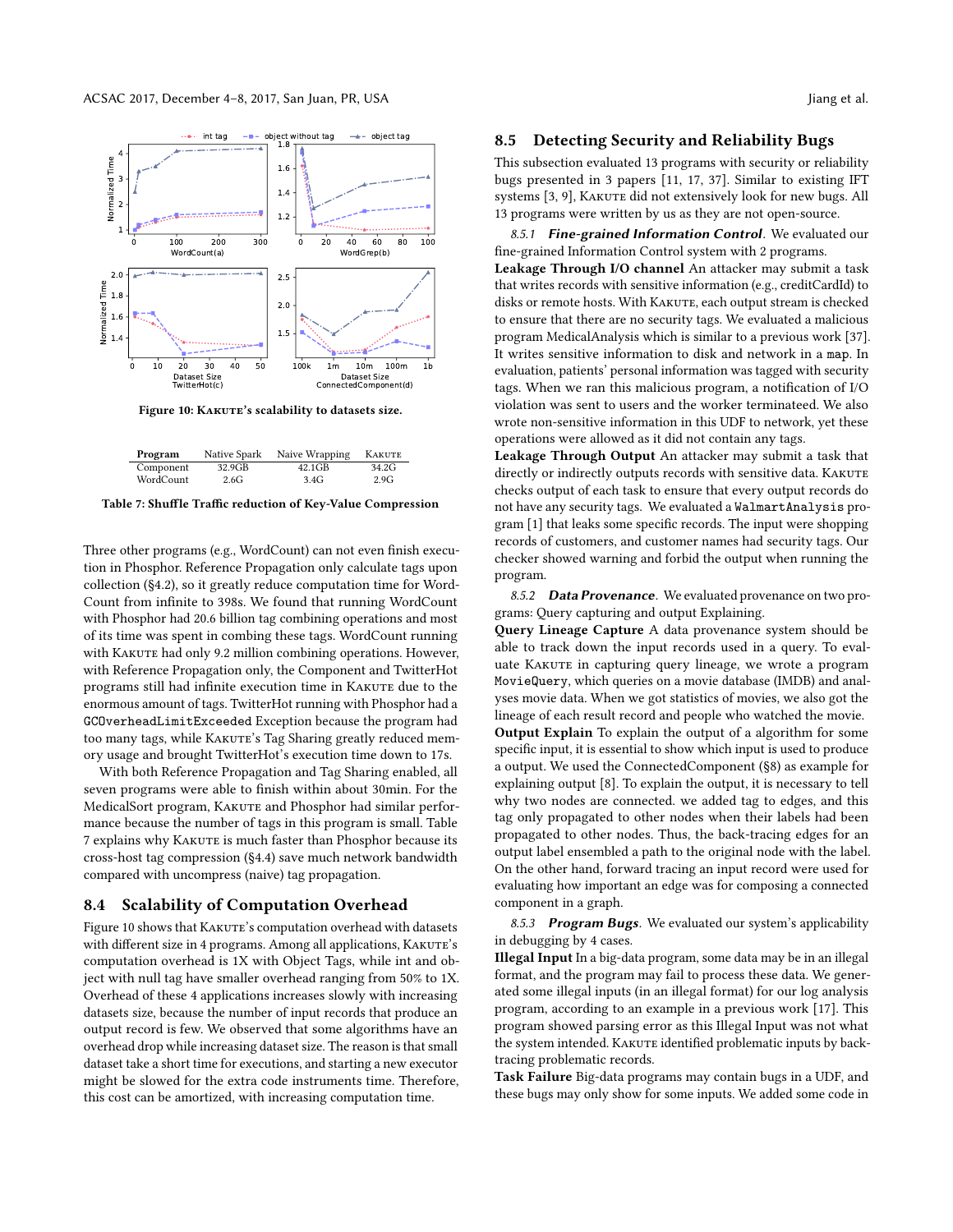a WikipediaPageRank program like a previous paper [\[11\]](#page-11-21), which parses a Wikipedia dataset, and gets edges and nodes from the dataset. With these problematic code, some tasks stopped unintentionally with XMLParsingError. Our debugger got the records and the UDFs, then re-ran the UDFs with these records. As a result, we found out that some codes used \n to represent an empty article. Coverage Checking Big-data programs may fail to make use of all or most input to produce the final output. To identify this problem, we need to check the percentage of input used to produce all output (i.e., input coverage). We used a KMeans algorithm that clusters flower regarding their features. After coverage tests, we found out that only half of the data was used in computation, showing potential programming bugs. Therefore, we ran the program with only the non-covered result, and we found out that a record was ignored when their axises of the first dimension were 0. We ran the program after fixing the bug, and we were able to get all data covered.

Flow Verification A programmer can verify if a program is written correctly by verifying the relation between output and input (e.g., a output filed needs a specific input field). We wrote a Matrix-Mutiplication that accidentally multiples a row with another row. We defined our own rule for verifications and the verifier showed the program was wrong. After that, we modified the program and got the right program.

8.5.4 Performance Bugs. A program with naive partition scheme can result in much more shuffle traffics than a well-designed one [\[45\]](#page-11-30), causing a much higher computation time. To generate a better partition scheme, we ran 4 programs with a small subset of data. The 4 programs were Matrix Multiplication, AdjcantList, SparkPageRank and ConnectedComponent. Among all applications, shuffle size have been reduced on average by 11%. We checked the dependency of each UDF, and we found out that AdjcentList had dynamic functional dependencies, while other three kept a static functional dependency. SparkPageRank and ConnectedComponent partition data on the whole edge tuple (in, out) instead of only "in", causing more shuffle traffic in distinct.

# 8.6 Limitation

Like previous information flow tracking systems [\[3,](#page-11-15) [14\]](#page-11-7), KAKUTE only tracks data flows and ignores control flows with the concerns of the high overhead of control flow tracking incurred in previous systems [\[6,](#page-11-33) [9\]](#page-11-11). Previous work [\[1\]](#page-10-0) makes use of static analysis [\[32\]](#page-11-34) to prevent attacks through control flow. This technique can be a compliment to our dynamic flow tracking system.

There are other side channel attacks such as timing channel attacks that KAKUTE can not handle currently. These attacks are out of our design goal and previous work [\[4\]](#page-11-35) has addressed these problems. KAKUTE does not support tracking of broadcast variables in Spark, as it exceeds the scope of UDFs, we plan to intercept the broadcast procedure and track broadcast variables in future implementations.

### <span id="page-10-1"></span>9 RELATED WORK

DISC Provenance Provenance has shown wide range of applications including debugging [\[17\]](#page-11-19) and network management [\[48\]](#page-11-36). RAMP [\[18\]](#page-11-37), Newt [\[25\]](#page-11-17), Pig [\[16\]](#page-11-38) and Titian [\[19\]](#page-11-2) adopt a recordlevel tracking approach for data provenance in DISC frameworks.

Chothia [\[8\]](#page-11-20) introduces a novel framework for output explaining in iterative programs with differential dataflow abstraction. These systems also adopt the record-level tracking approach, so they have low precision in programs containing many-to-many transformations. KAKUTE, however, provides fine-grained IFT in terms of field level, and is precise and general for data provenance.

Information Flow Tracking IFT has been proposed to tackle security problems [\[33,](#page-11-6) [41\]](#page-11-8), debugging [\[24\]](#page-11-10), and program analysis. Cloudfence [\[35\]](#page-11-13), Pileus [\[39\]](#page-11-39) and Taint-Exchange [\[44\]](#page-11-40) propose doing IFT across processes and hosts to secure cloud services. SilverLining [\[22\]](#page-11-41) introduces IFT in a job level in Mapreduce. Neon [\[47\]](#page-11-42) tries to migrate IFT to virtual machines. However, no IFT system exists for DISC frameworks. KAKUTE applies IFT to DISC frameworks, providing useful primitives for improving reliability of programs. DISC Program Debugging Data-intensive Computation program is difficult to debug [\[17,](#page-11-19) [25\]](#page-11-17), Arthur [\[11\]](#page-11-21) introduces a framework with features like breakpoint, backward and forward tracking for Spark. BigDebug [\[17\]](#page-11-19) leverages Titian to provide debugging primitives for Spark. KAKUTE takes field-level tracking, which provides fine-grained information for debugging. KAKUTE can be a complement to these system, yet it can also be applied to auto-testing of the distributed programs.

DISC Security DISC security is an emerging issue as more and more user sensitive data is captured and processed by distributed systems. Airavat[\[37\]](#page-11-22), PINQ [\[28\]](#page-11-43) and GUPT [\[30\]](#page-11-44) propose to apply differential privacy [\[13,](#page-11-45) [29\]](#page-11-46) in Mapreduce, to prevent leakage from user query, but differential privacy can result in incorrect results. Sedic [\[46\]](#page-11-47) proposes to offload sensitive computations to private clouds. MrLazy [\[1\]](#page-10-0) proposes a framework of combining data provenance and Static IFT of UDF, to provide fine-grained information flow for security. However, static IFT is not precise and may suffer from false positive. KAKUTE provides fine-grained information control of sensitive data, with no need to modify the original program.

# <span id="page-10-2"></span>10 CONCLUSION

We have presented KAKUTE, the first precise and fine-grained IFT system for security and reliability problems in DISC frameworks. KAKUTE provides field-level dataflow with unified APIs, which is useful for various applications. We have proposed two techniques, Reference Propagation and Tag Sharing, to get efficient IFT in big data. KAKUTE is fast and precise with different granularities of IFT, and evaluation has been done on a wide range of algorithms, datasets and bugs. KAKUTE can greatly improve the security and reliability of big-data.

# ACKNOWLEDGMENTS

The authors thank all anonymous reviewers for their valuable comments and feedbacks. The work is funded in part by grants from the Research Grants Council of the Hong Kong Special Administrative Region, China (HK RGC ECS No.27200916, HK RGC GRF No.17207117) and a Croucher innovation award.

#### **REFERENCES**

<span id="page-10-0"></span>[1] S. Akoush, L. Carata, R. Sohan, and A. Hopper. Mrlazy: Lazy runtime label propagation for mapreduce. In Proceedings of the 6th USENIX Conference on Hot Topics in Cloud Computing, HotCloud'14, pages 17–17, Berkeley, CA, USA, 2014. USENIX Association.